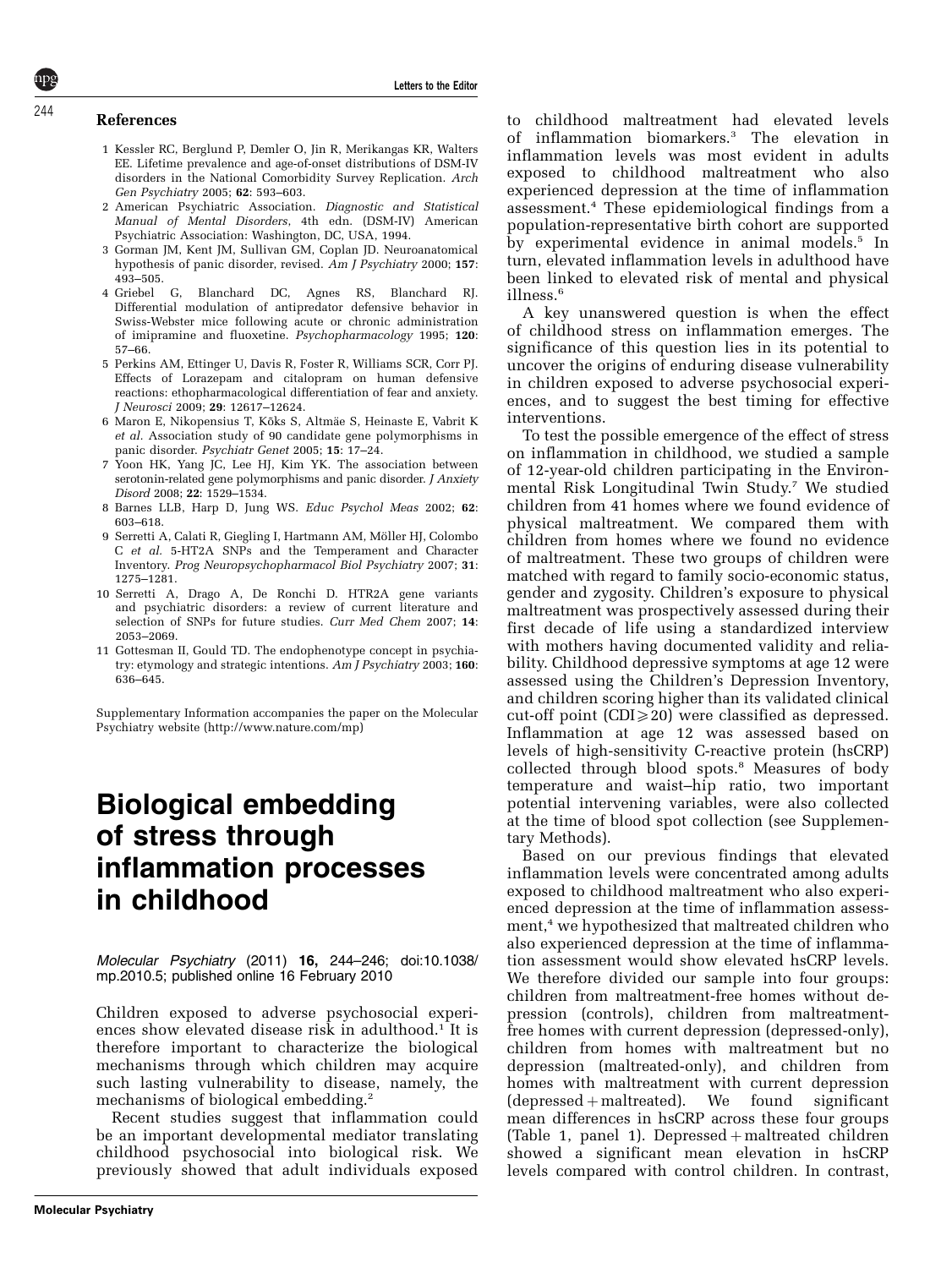|                                          | Controls<br>$(n = 84)$    | Depressed-<br>only<br>$(n=8)$ | Maltreated-<br>only<br>$(n = 69)$ | $Depressed+$<br>maltreated<br>$(n = 13)$ | P-value |
|------------------------------------------|---------------------------|-------------------------------|-----------------------------------|------------------------------------------|---------|
| Panel 1: Inflammation biomarker          |                           |                               |                                   |                                          |         |
| CRP, geometric mean (95% CI)             | 0.28<br>$(0.24 - 0.33)^a$ | 0.25<br>$(0.16 - 0.38)^a$     | 0.28<br>$(0.23 - 0.35)^a$         | 0.49<br>$(0.28 - 0.84)^a$                | 0.016   |
| $P$ -value <sup>b</sup>                  |                           | 0.587                         | 0.937                             | 0.045                                    |         |
| Panel 2: Matching variables              |                           |                               |                                   |                                          |         |
| SES, mean (s.d.)                         | 1.76(0.82)                | 1.50(0.93)                    | 1.61(0.83)                        | 1.77(0.60)                               | 0.592   |
| Male sex, $n$ $\left(\% \right)$         | 39 (46.4)                 | 5(62.5)                       | 38(55.1)                          | 4(30.8)                                  | 0.316   |
| Dizygotic twin, $n$ (%)                  | 47(56.0)                  | 7(87.5)                       | 40(58.0)                          | 8(61.5)                                  | 0.383   |
| Panel 3: Potential intervening variables |                           |                               |                                   |                                          |         |
| Body temperature, mean (s.d.)            | 36.37(0.40)               | 36.04(0.51)                   | 36.36(0.46)                       | 36.47(0.26)                              | 0.147   |
| Waist-hip ratio, mean (s.d.)             | 0.84(0.07)                | 0.84(0.09)                    | 0.85(0.06)                        | 0.83(0.06)                               | 0.616   |

Table 1 Descriptive statistics and association analysis for inflammation biomarker and potential intervening variables stratified by the four study groups

Abbreviations: CI, confidence interval; CRP, C-reactive protein; SES, socioeconomic status.

<sup>a</sup>Confidence intervals are adjusted for the effect of familial clustering.

 $^{\rm b}$ P-values from *a-priori* defined contrasts testing differences between single study groups and control group, adjusted for the effect of familial clustering.

depressed-only and maltreated-only children showed mean hsCRP levels similar to control children. The four groups did not differ on matching variables (childhood socioeconomic status, sex, zygosity; Table 1, panel 2) or on potential confounders (body temperature, waist–hip ratio; Table 1, panel 3). Therefore, matching variables and potential confounders could not explain group differences in inflammation levels (see Supplementary Results).

We found that children experiencing maltreatment and depression showed significantly elevated inflammation levels, regardless of their socioeconomic status, gender, zygosity, body temperature and waist–hip ratio. These findings are consistent with studies reviewed elsewhere,<sup>4</sup> suggesting that  $depressed + maltreated$  adults have enduring intertwined abnormalities in brain, endocrine and immune functioning. Results from the present study add to this literature, providing the first evidence that the origins of these abnormalities in stress-sensitive systems could be traced back to the childhood years.

Stress-related elevation in clinically relevant inflammation proteins could contribute to the biological embedding of childhood stress. Adverse childhood experiences may leave biological residues manifested by decreased glucocorticoid-related and increased proinflammatory gene expression,<sup>9</sup> presumably owing to epigenetic changes. These processes may have triggered elevation in hsCRP levels in depressed  $+$ maltreated children. In turn, childhood elevation in hsCRP levels has been linked to the presence of key preclinical indicators of adult disease risk in children, such as advanced atherosclerosis progression.<sup>10</sup> Interventions targeting children experiencing maltreatment and depression could prevent long-term disease vulnerability by hampering the translation of psychosocial to biological risk through inflammation processes during a sensitive developmental window.

### Conflict of interest

The authors declare no conflict of interest.

A Danese<sup>1,2</sup>, A Caspi<sup>1,3</sup>, B Williams<sup>1,3</sup>, A Ambler<sup>1</sup>, K Sugden<sup>1,3</sup>, J Mika<sup>1</sup>, H Werts<sup>1</sup>, J Freeman<sup>1</sup>, CM Pariante<sup>4</sup>, TE Moffitt<sup>1,3</sup> and L Arseneault<sup>1</sup> <sup>1</sup>Social, Genetic, and Developmental Psychiatry Centre, Institute of Psychiatry, King's College London, London, UK; <sup>2</sup>Department of Child and Adolescent Psychiatry, Institute of Psychiatry, King's College London, London, UK; <sup>3</sup>Departments of Psychology and Neuroscience, Psychiatry and Behavioral Sciences, and Institute for Genome Sciences and Policy, Duke University, Durham, NC, USA and <sup>4</sup> Department of Psychological Medicine, Institute of Psychiatry, King's College London, London, UK E-mail: andrea.danese@kcl.ac.uk

### References

- 1 Shonkoff JP, Boyce WT, McEwen BS. JAMA 2009; 301: 2252–2259.
- 2 Hertzman C. Ann NY Acad Sci 1999; 896: 85–95.
- 3 Danese A, Pariante CM, Caspi A, Taylor A, Poulton R. Proc Natl Acad Sci USA 2007; 104: 1319–1324.
- 4 Danese A, Moffitt TE, Pariante CM, Ambler A, Poulton R, Caspi A. Arch Gen Psychiatry 2008; 65: 409–415.